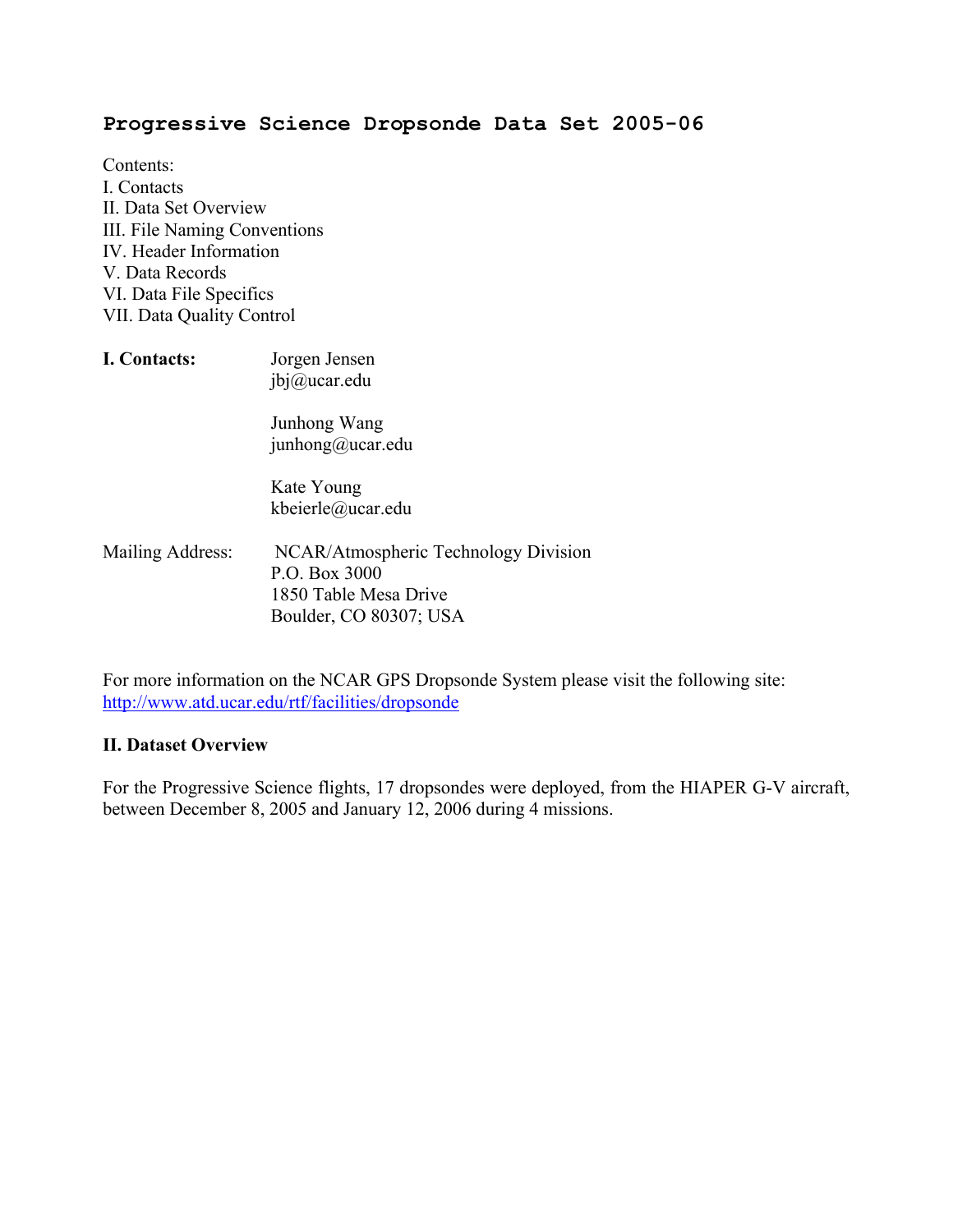

# progressive sci Dropsonde Launch Locations (17 sondes)

Figure 1 Map of dropsonde locations (dots) for all missions with arrows representing flight directions. Different flights are distinguished by different colors. Flight names, dates (mmdd), number of soundings and mean flight altitudes for each flight are given in the legend.

#### **III File Naming Conventions**

The "D" files are typically half-second data files with appropriate corrections and quality control measures applied. The naming convention for these files is the same from project to project - "D", followed by "yyyymmdd\_hhmmssQC.cls" where yyyy = year, mm = month, hh = hour of the day GMT, mm = minute of the hour, ss = second of the hour, QC refers to Quality Controlled, and ".cls" refers to the NCAR CLASS format.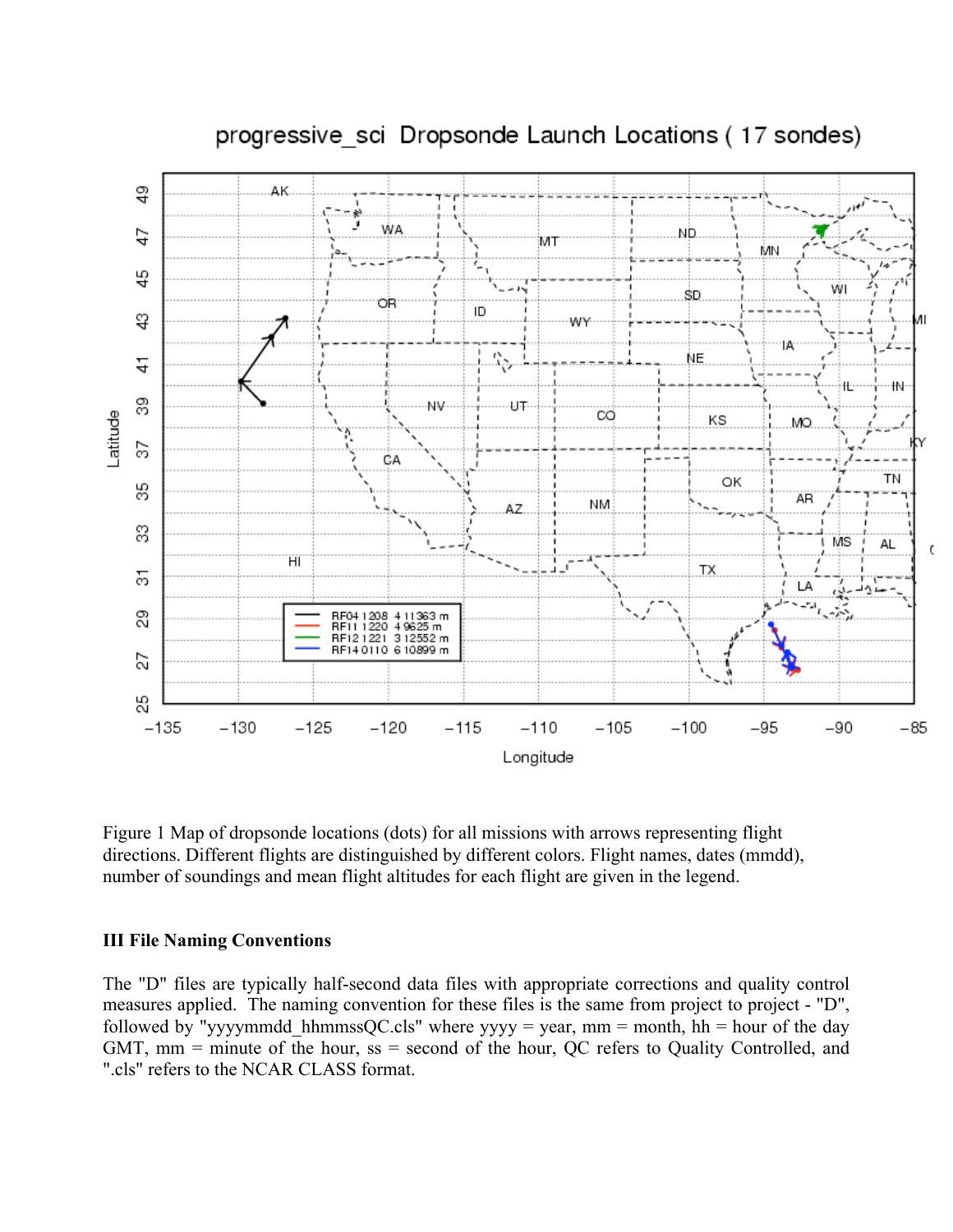#### **IV. Header Information**

The header records contain data type, project ID, site ID, site location, actual release time, and possibly other specialized information. The first five header lines contain information identifying the sounding, and have rigidly defined form. The following 6 header lines contain auxiliary information and comments about the sounding, and they can vary from data set to data set. The last 3 header records contain header information for the data columns. Line 13 holds the field names, line 14 the field units, and line 15 contains dashes (--- characters) signifying the end of the header.

The five standard header lines are as follows:

| Line Label (fixed to 35 chars in length) | Contents                                              |
|------------------------------------------|-------------------------------------------------------|
| 1. Data Type:                            | Description of type and resolution of<br>data.        |
| 2. Project ID:                           | ID of weather project.                                |
| 3. Launch Site Type/Site ID:             | Description of launch site.                           |
| 4. Launch Location (lon, lat, alt):      | Position of launch                                    |
| 5. GMT Launch:                           | Time of release, in format:<br>yyyy, mm, dd, hh:mm:ss |

The release location is given as : lon (deg min), lat (deg min), lon (dec. deg), lat (dec. deg), alt (m).

Longitude in deg min is in the format: ddd mm.mm'W where ddd is the number of degrees from True North (with leading zeros if necessary), mm.mm is the decimal number of minutes, and W represents W or E for west or east longitude, respectively. Latitude has the same format as longitude, except there are only two digits for degrees and N or S for north/south latitude. The decimal equivalent of longitude and latitude and station elevation follow.

The six non-standard header lines may contain any label and contents. The label is fixed to 35 characters to match the standard header lines.

V. Data Records

The data records each contain time from release, pressure, temperature, dew point, relative humidity, U and V wind components, wind speed and direction, ascent rate, balloon position data, altitude, and quality control flags.

| Field     | Parameter     | Units     | Missing Value |  |
|-----------|---------------|-----------|---------------|--|
| No.       |               |           |               |  |
|           |               |           |               |  |
|           | Time          | Seconds   | 9999.0        |  |
| $\bigcap$ | Pressure      | Millibars | 9999.0        |  |
|           | Dry-bulb Temp | Degrees C | 999.0         |  |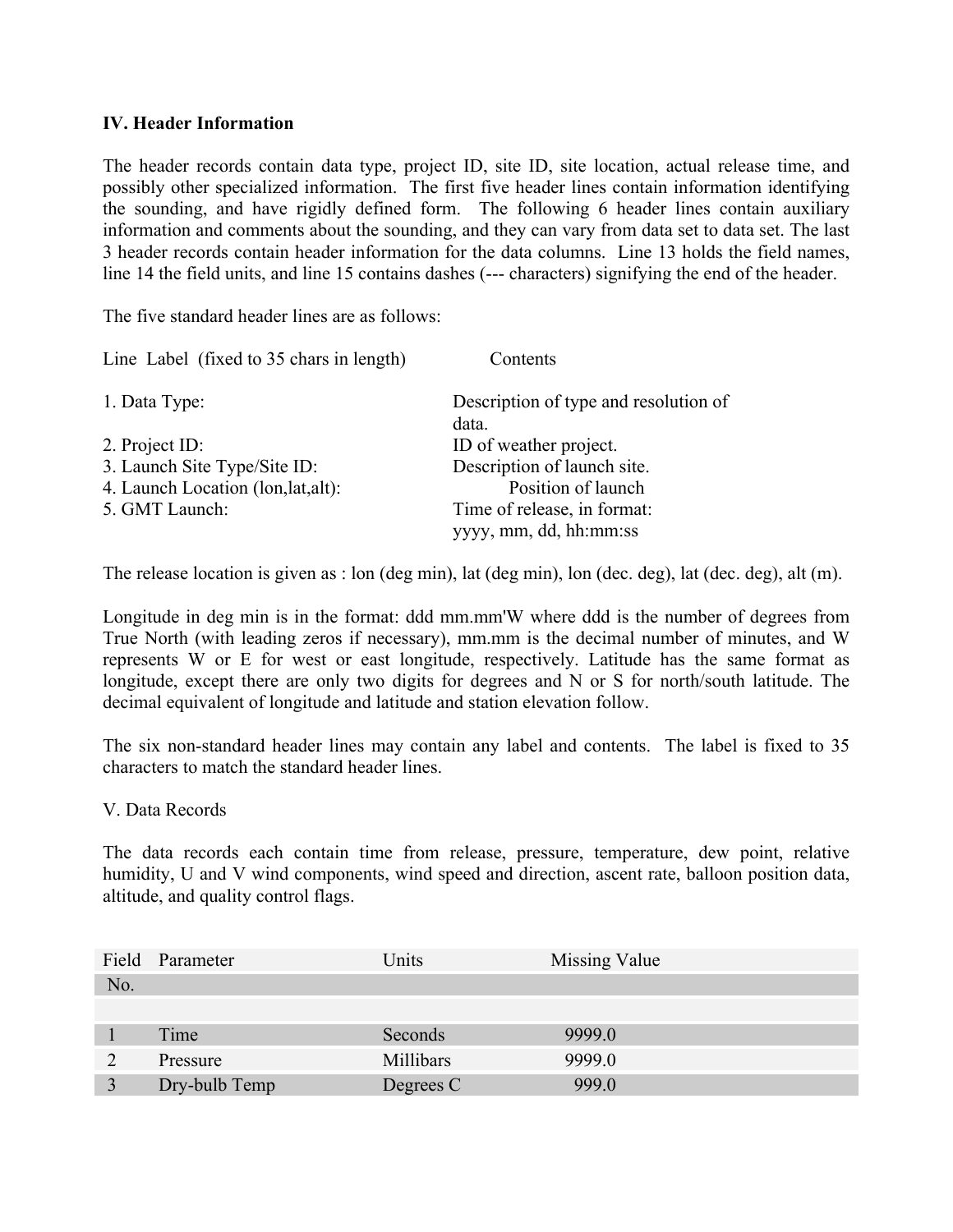| 4              | Dew Point Temp              | Degrees C     | 999.0   |  |
|----------------|-----------------------------|---------------|---------|--|
| 5              | <b>Relative Humidity</b>    | Percent       | 999.0   |  |
| 6              | <b>U</b> Wind Component     | Meters/Second | 999.0   |  |
| $\overline{7}$ | V Wind Component            | Meters/Second | 999.0   |  |
| 8              | Wind Speed                  | Meters/Second | 999.0   |  |
| 9              | <b>Wind Direction</b>       | Degrees       | 999.0   |  |
| 10             | <b>Ascension Rate</b>       | Meters/Second | 999.0   |  |
| 11             | Longitude                   | Degrees       | 999.0   |  |
| 12             | Latitude                    | Degrees       | 999.0   |  |
| 13             | Range                       | Kilometers    | 999.0   |  |
| 14             | Angle                       | Degrees       | 999.0   |  |
| 15             | Altitude                    | Meters        | 99999.0 |  |
| 16             | QC flag for Pressure        |               | 99.0    |  |
| 17             | QC flag for Temp            |               | 99.0    |  |
| 18             | QC flag for Humidity        |               | 99.0    |  |
| 19             | QC flag for U Component     |               | 99.0    |  |
| 20             | QC flag for V Component     |               | 99.0    |  |
| 21             | QC flag for Horizontal Wind |               | 99.0    |  |

## VI. Data File Specifics

The files contain data calculated at half-second intervals. The variables pressure, temperature, and relative humidity are calibrated values from measurements made by the dropsonde. The dew point is calculated from the relative humidity. The altitude value is calculated from the hydrostatic equation using first available pressure, temperature, and dew point. For the dropsondes specifically, if the sonde is launched over water and transmits data to the surface, the height is calculated by integrating from the surface (sea level) upward. However, if the sonde failed to transmit data to the surface or if the dropsonde is launched over land, because of unknown surface elevations, we integrate from the flight level down. The descent rate of the dropsonde is computed using the timedifferentiated hydrostatic equation. The position (lat, lon) are integrated from the initial launch position using the horizontal winds. If a time gap of greater than 60 seconds occurs in the wind measurements, the integration terminates.

All wind data are computed from GPS navigation signals received from the sonde. The raw wind values are calculated at a one half second data rate by a commercial processing card. The resolution of the data is half second.

## VII. Data Quality Control

The raw soundings are first run through the Atmospheric Sounding Processing ENvironment (ASPEN), which analyzes the data, performs smoothing, and removes suspect data points. Time series plots of temperature (Figure 2), RH (Figure 3) and wind speed (Figure 4), with regard to altitude, are used to examine the consistency of soundings launched during each flight, and to show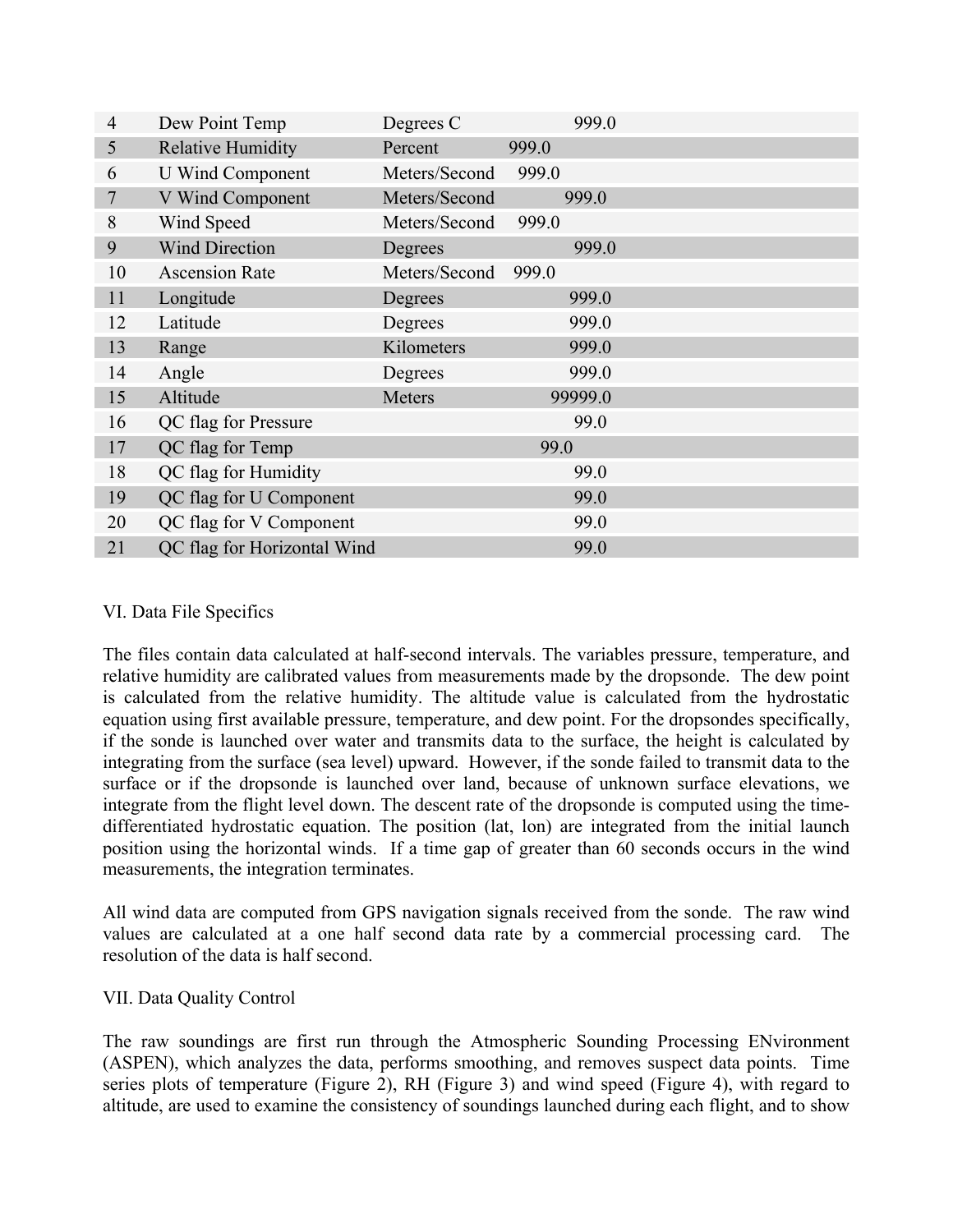the variability of soundings from different missions. The soundings are then visually evaluated for outliers, or any other obvious problems. Histograms of pressure, temperature, relative humidity, wind speed and wind direction are then created to examine the distribution, range, and characteristics of each parameter.

In performing the QC procedures described above:

- § 1 sounding file did not contain any data because the dropsonde was not launched. This file, from flight RF2, was excluded from the final dataset.
- Since flight RF12 took place over an area where surface altitude is unknown, all soundings from this flight were processed through ASPEN with heights integrated from flight level down.

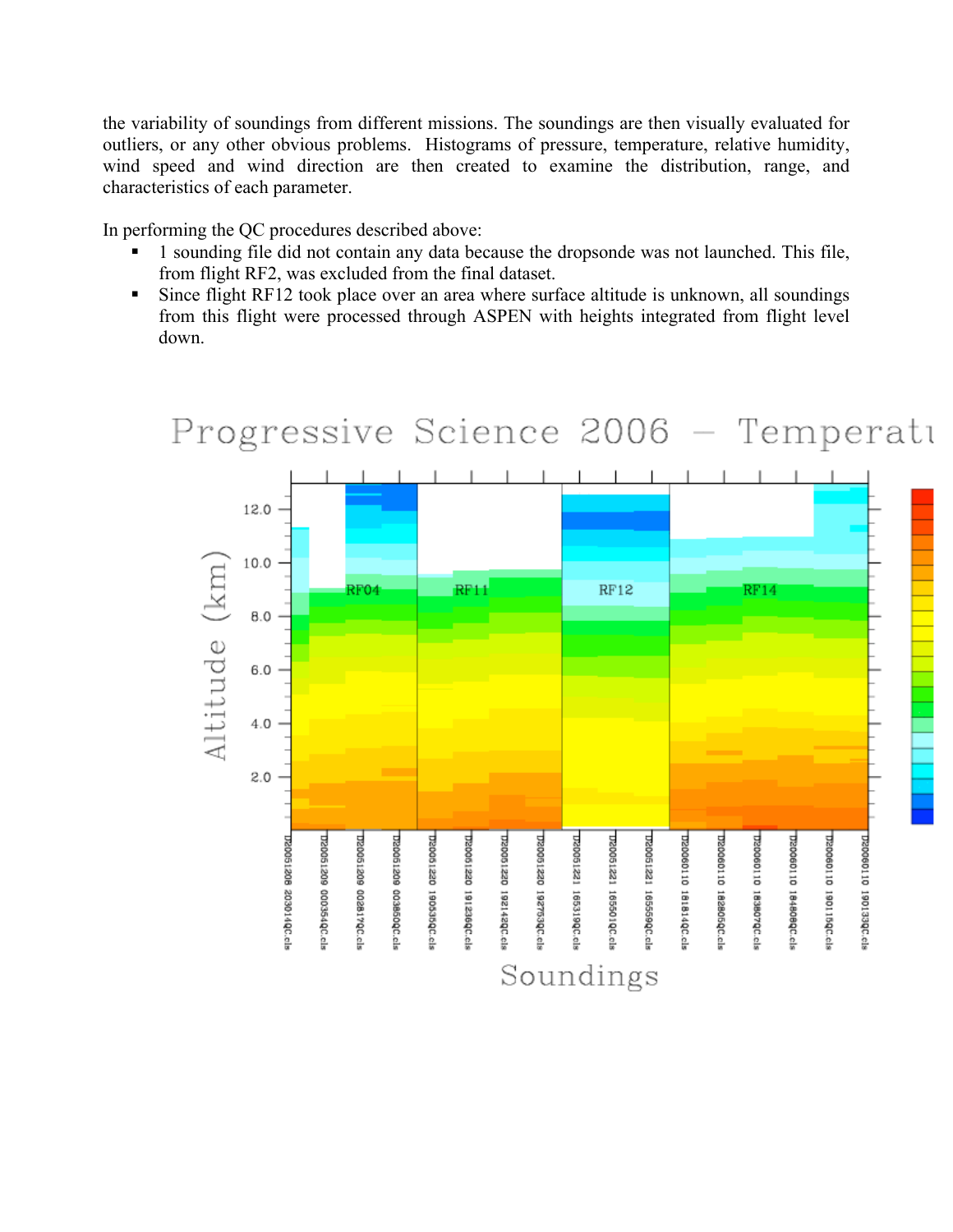Figure 2 – Time series of dropsonde temperature (deg C) profiles. Sounding files are labeled along x-axis by month, day, hour, minute. RF# indicates the flight number.



Figure 3 –Time series of dropsonde relative humidity (%) profiles. Sounding files are labeled along x-axis by month, day, hour, minute. rf# indicates the flight number.